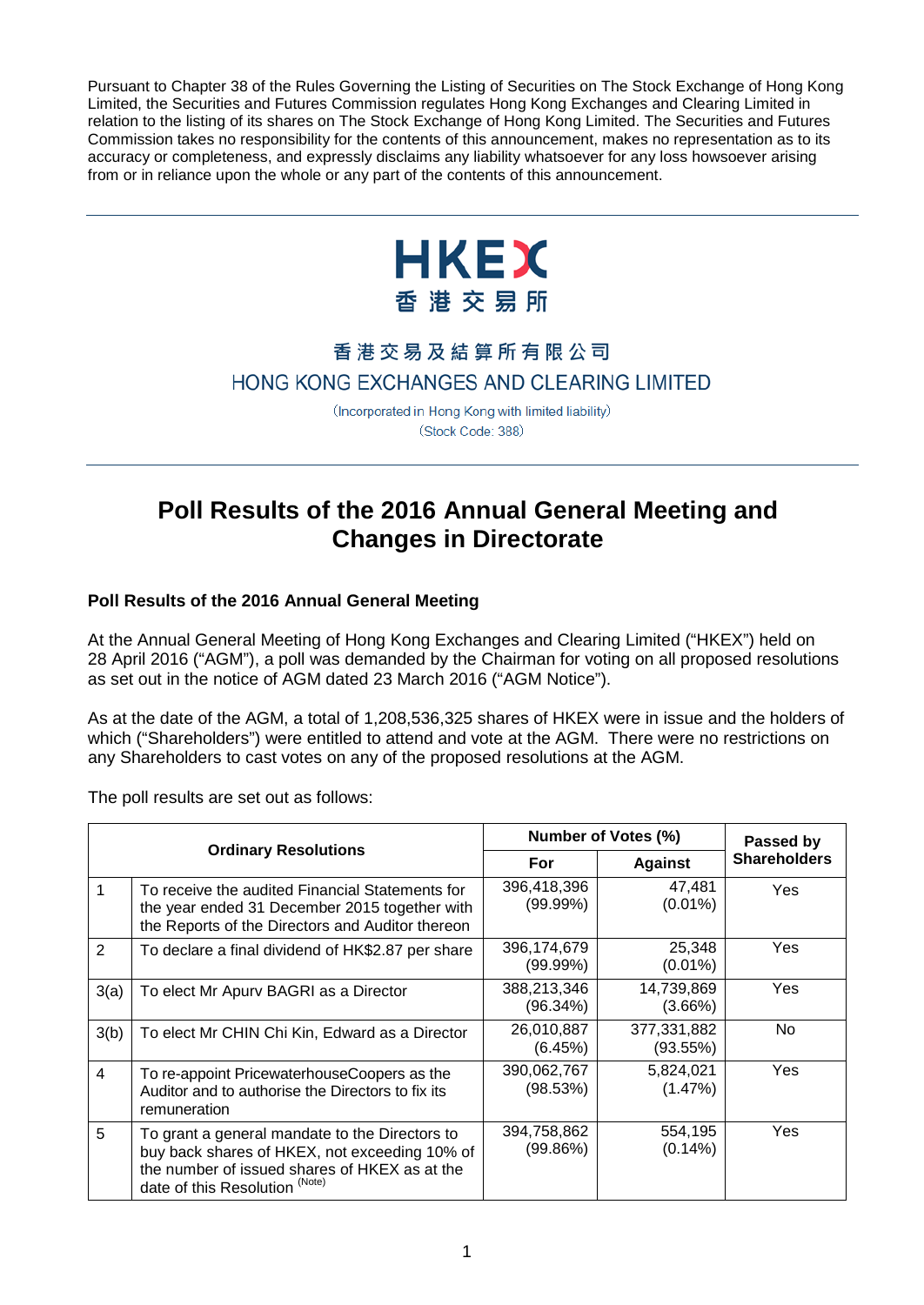| <b>Ordinary Resolutions</b> |                                                                                                                                                                                                                                                                                          | Number of Votes (%)     |                         | Passed by           |
|-----------------------------|------------------------------------------------------------------------------------------------------------------------------------------------------------------------------------------------------------------------------------------------------------------------------------------|-------------------------|-------------------------|---------------------|
|                             |                                                                                                                                                                                                                                                                                          | For                     | <b>Against</b>          | <b>Shareholders</b> |
| 6                           | To grant a general mandate to the Directors to<br>allot, issue and deal with additional shares of<br>HKEX, not exceeding 10% of the number of<br>issued shares of HKEX as at the date of this<br>Resolution, and the discount for any shares to<br>be issued shall not exceed 10% (Note) | 390,830,705<br>(98.89%) | 4,393,035<br>$(1.11\%)$ | <b>Yes</b>          |

Note: The full text of Resolutions 5 and 6 are set out in the AGM Notice.

The poll results were subject to scrutiny by BDO Limited, Certified Public Accountants, whose work was limited to certain procedures requested by HKEX to agree the poll results summary prepared and provided by HKEX's registrar, Hong Kong Registrars Limited ("HKRL"), to the poll details collected and provided to BDO Limited by HKRL. The work performed by BDO Limited in this respect did not constitute an assurance engagement in accordance with Hong Kong Standards on Auditing, Hong Kong Standards on Review Engagements or Hong Kong Standards on Assurance Engagements issued by the Hong Kong Institute of Certified Public Accountants nor did it include provision of any assurance or advice on matters of legal interpretation or entitlement to vote.

### **Changes in Directorate**

Mr Oscar Wong retired from the Board of Directors of HKEX ("Board") after the conclusion of the AGM. Mr Apurv Bagri was elected for a term of not more than approximately 3 years from the conclusion of the AGM until the conclusion of the annual general meeting of HKEX to be held in 2019 to fill the vacancy on the Board. Mr Bagri's biographical information is set out below.

#### **Mr Apurv BAGRI** (aged 56)

Independent Non-executive Director

| Other positions held<br>with HKEX and other<br>members of HKEX's<br>group ("Group") | $\cdot$ Nil                                                                                                                                                                                                                                                                                                                   |
|-------------------------------------------------------------------------------------|-------------------------------------------------------------------------------------------------------------------------------------------------------------------------------------------------------------------------------------------------------------------------------------------------------------------------------|
| Other major offices                                                                 | • International Wrought Copper Council – director (2013~)<br>• Metdist Group of Companies, London – president and chief executive<br>officer $(1980)$                                                                                                                                                                         |
| <b>Public service</b>                                                               | • Crown Estate Paving Commission, England – commissioner (1996~)<br>• Dubai Financial Services Authority – director (2004~)<br>• Higher Education Funding Council for England – board<br>member $(2014-)$<br>• London Business School – chairman of governing body (2014~)<br>• Royal Parks Board, England – chairman (2008~) |
| Qualifications                                                                      | • Bachelor of Science in Business Administration (Cass Business School,<br>City University London, UK)<br>• Doctor of Science (Honoris Cause) (City University London, UK)                                                                                                                                                    |

Mr Bagri has confirmed that he meets the independence criteria as set out in Rule 3.13 of the Rules Governing the Listing of Securities on The Stock Exchange of Hong Kong Limited ("Listing Rules").